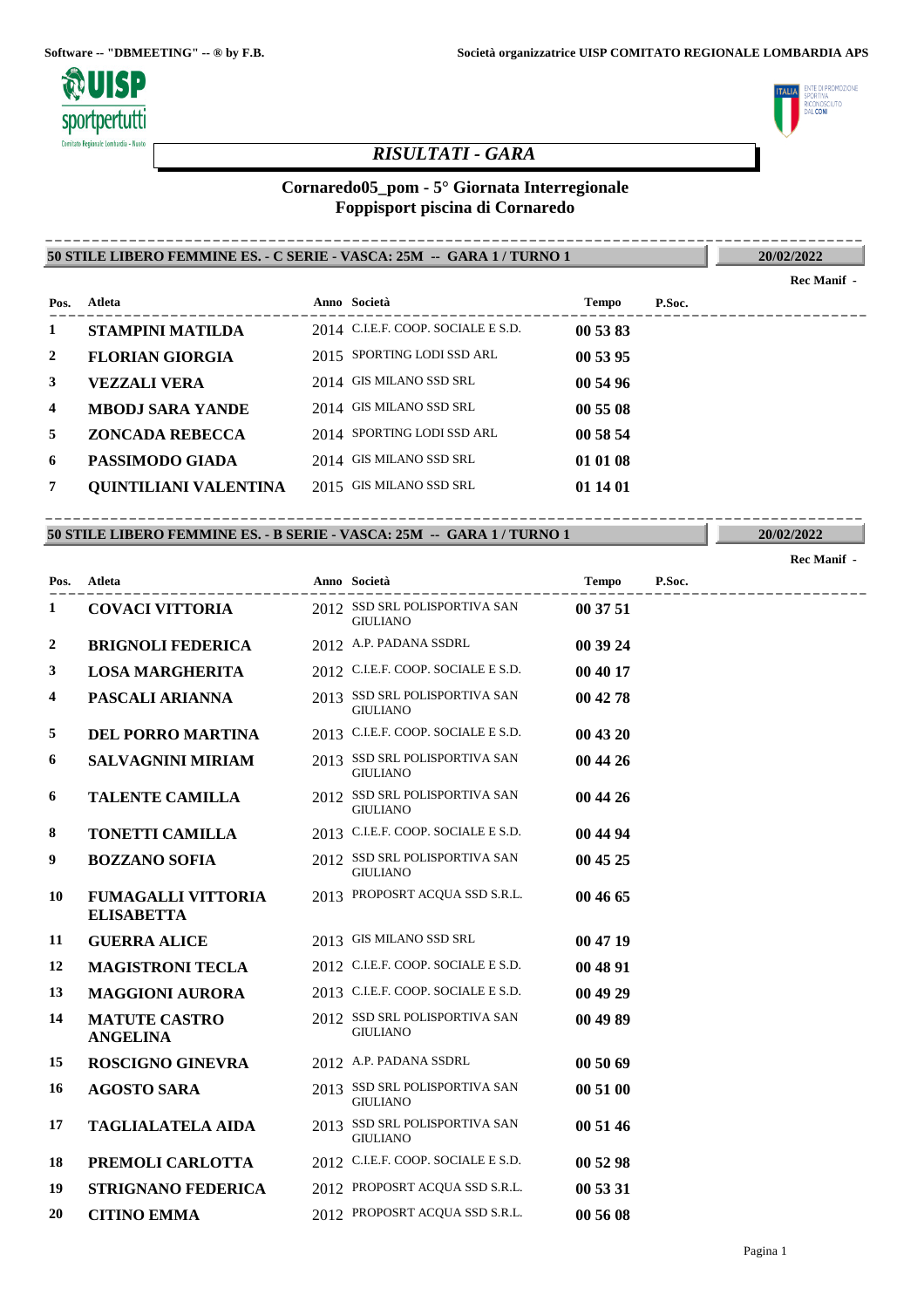#### **50 STILE LIBERO FEMMINE ES. - B SERIE - VASCA: 25M -- GARA 1 / TURNO 1** ----------------------------------------------------------------------------------------

Pagina 2

| Pos. | Atleta                                     | Anno Società                                             | Tempo    | P.Soc. |
|------|--------------------------------------------|----------------------------------------------------------|----------|--------|
| 21   | LAVORGNA SARA                              | 2013 C.I.E.F. COOP. SOCIALE E S.D.                       | 00 56 69 |        |
| 22   | OTERO SUZANIBAR ILENIA<br><b>FRANCESCA</b> | 2012 CENTRO SPORTIVO DI CORSICO -<br><b>AICSPORT SSD</b> | 005710   |        |
| 23   | <b>PAGANI AMELIE</b>                       | 2013 PROPOSRT ACQUA SSD S.R.L.                           | 00 59 17 |        |
| 24   | <b>CISLAGHI ARIANNA</b>                    | 2013 C.I.E.F. COOP. SOCIALE E S.D.                       | 01 01 06 |        |
| 25   | ZUFFI GIULIA BIANCA                        | 2013 GIS MILANO SSD SRL                                  | 01 03 21 |        |
| 26   | <b>MALTAGLIATI ALICE</b>                   | 2013 C.I.E.F. COOP. SOCIALE E S.D.                       | 01 04 44 |        |
| 27   | <b>BALCONI EMMA</b>                        | 2013 GIS MILANO SSD SRL                                  | 01 07 05 |        |
| 28   | <b>SOLIANI AISHA</b>                       | 2013 GIS MILANO SSD SRL                                  | 01 12 51 |        |

#### **50 STILE LIBERO MASCHI ES. - C SERIE - VASCA: 25M -- GARA 2 / TURNO 1** ----------------------------------------------------------------------------------------

**20/02/2022 Rec Manif -** 

| Pos. | Atleta                                 | Anno Società                       | Tempo    | P.Soc. |
|------|----------------------------------------|------------------------------------|----------|--------|
| 1    | <b>CASALI GABRIELE</b>                 | 2013 SPORTING LODI SSD ARL         | 00 36 23 |        |
| 2    | <b>FERASTRAUARU DAVIDE</b>             | 2013 C.I.E.F. COOP. SOCIALE E S.D. | 00 42 72 |        |
| 3    | PENUTI LORENZO                         | 2013 SPORTING LODI SSD ARL         | 00 43 54 |        |
| 4    | <b>TSYSAR NIKITA</b>                   | 2014 C.I.E.F. COOP. SOCIALE E S.D. | 00 43 80 |        |
| 5    | <b>DEBLASI ALEX</b>                    | 2013 VILLA BECCHI NUOTO ASD        | 00 44 05 |        |
| 6    | PAGANELLI IVAN                         | 2013 SPORTING LODI SSD ARL         | 00 44 50 |        |
| 7    | <b>COZZI FEDERICO</b>                  | 2013 C.I.E.F. COOP. SOCIALE E S.D. | 00 45 00 |        |
| 8    | <b>NOVELLINI LUCA</b>                  | 2013 PROPOSRT ACQUA SSD S.R.L.     | 00 45 84 |        |
| 9    | <b>SECCHI MATTIA</b>                   | 2014 SPORTING LODI SSD ARL         | 00 46 20 |        |
| 10   | <b>GENOVESE ANTONIO</b>                | 2013 TECRI NUOTO ASD               | 00 47 75 |        |
| 11   | <b>MONFARDINI ANDREA</b>               | 2013 SPORTING LODI SSD ARL         | 00 49 60 |        |
| 12   | POLENGHI MARCO<br><b>FRANCESCO</b>     | 2014 SPORTING LODI SSD ARL         | 00 50 87 |        |
| 13   | <b>ESPOSITO LEONARDO</b>               | 2013 C.I.E.F. COOP. SOCIALE E S.D. | 00 51 54 |        |
| 14   | <b>VERALDI GIOELE</b>                  | 2014 SPORTING LODI SSD ARL         | 00 52 01 |        |
| 15   | <b>SCOTELLA MICHELE</b>                | 2014 GIS MILANO SSD SRL            | 00 52 86 |        |
| 16   | <b>GARAVAGLIA MARTINO</b>              | 2014 C.I.E.F. COOP. SOCIALE E S.D. | 00 53 37 |        |
| 17   | <b>ORSINI EDOARDO</b>                  | 2014 SPORTING LODI SSD ARL         | 00 54 22 |        |
| 18   | DI GIAMBATTISTA<br><b>MASSIMILIANO</b> | 2013 GIS MILANO SSD SRL            | 00 54 56 |        |
| 19   | <b>CICERI MARTIN</b>                   | 2013 SPORTING LODI SSD ARL         | 00 55 65 |        |
| 20   | PICCINNI RICCARDO                      | 2015 PROPOSRT ACQUA SSD S.R.L.     | 00 55 86 |        |
| 21   | <b>MAGGIONI ASCANIO</b>                | 2014 C.I.E.F. COOP. SOCIALE E S.D. | 00 56 91 |        |
| 22   | <b>OCHIAURI GHEORGHIY</b>              | 2014 SPORTING LODI SSD ARL         | 00 56 93 |        |
| 23   | <b>FILIPPONI GREGORIO</b>              | 2013 SPORTING LODI SSD ARL         | 00 58 32 |        |
| 24   | <b>DEVALLI RICCARDO</b>                | 2014 C.I.E.F. COOP. SOCIALE E S.D. | 00 58 70 |        |
| 25   | <b>TEOLDI RICCARDO</b>                 | 2014 GIS MILANO SSD SRL            | 00 59 45 |        |
| 26   | D'ALESSANDRO GIOVANNI                  | 2014 SPORTING LODI SSD ARL         | 01 03 76 |        |
| 27   | POZZOLI TOMMASO                        | 2014 SPORTING LODI SSD ARL         | 01 08 10 |        |

# **20/02/2022**

**Rec Manif -**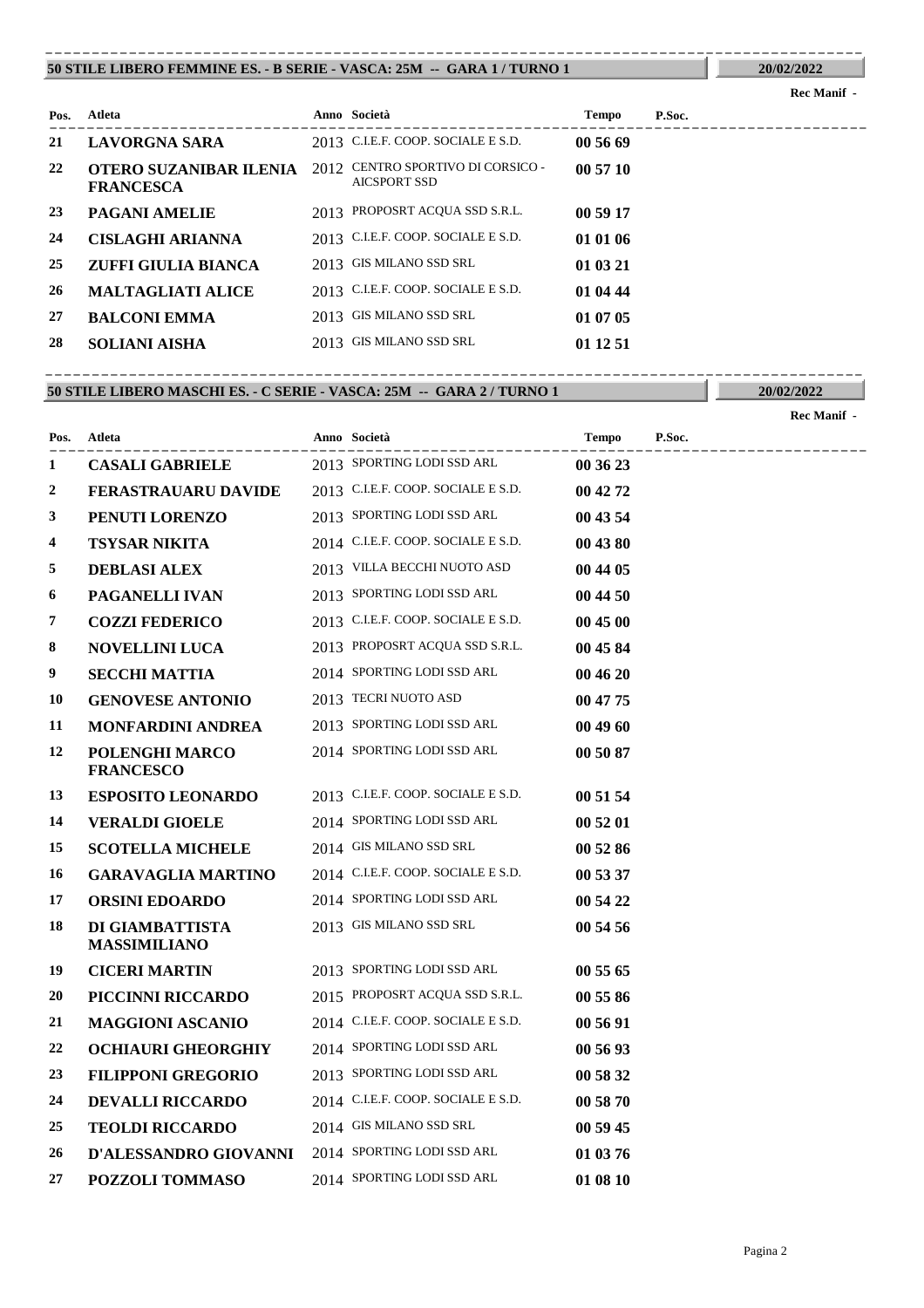#### **50 STILE LIBERO MASCHI ES. - B SERIE - VASCA: 25M -- GARA 2 / TURNO 1** ----------------------------------------------------------------------------------------

|      |                                          |      |                                                          |          |        | <b>Rec</b> Manii - |
|------|------------------------------------------|------|----------------------------------------------------------|----------|--------|--------------------|
| Pos. | Atleta                                   |      | Anno Società                                             | Tempo    | P.Soc. |                    |
| 1    | <b>PUNZI THOMAS</b>                      |      | 2011 C.I.E.F. COOP. SOCIALE E S.D.                       | 00 37 71 |        |                    |
| 2    | <b>BRIANZA ANDREA</b>                    |      | 2011 SSD SRL POLISPORTIVA SAN<br><b>GIULIANO</b>         | 00 38 04 |        |                    |
| 3    | <b>MARKOUCHE MOHAMED</b>                 |      | 2011 SSD SRL POLISPORTIVA SAN<br><b>GIULIANO</b>         | 00 38 82 |        |                    |
| 4    | <b>STAMPINI FEDERICO</b>                 |      | 2012 C.I.E.F. COOP. SOCIALE E S.D.                       | 00 39 70 |        |                    |
| 5    | <b>LAGATTA FEDERICO</b>                  |      | 2012 C.I.E.F. COOP. SOCIALE E S.D.                       | 00 40 28 |        |                    |
| 6    | <b>INGALA DAVIDE</b>                     |      | 2012 SSD SRL POLISPORTIVA SAN<br><b>GIULIANO</b>         | 00 40 62 |        |                    |
| 7    | <b>SOKHAL ADAM</b>                       |      | 2012 C.I.E.F. COOP. SOCIALE E S.D.                       | 00 40 71 |        |                    |
| 8    | <b>PARISI RICCARDO</b>                   |      | 2011 SSD SRL POLISPORTIVA SAN<br><b>GIULIANO</b>         | 00 42 47 |        |                    |
| 9    | ZACCHIA MATTIA                           | 2011 | CENTRO SPORTIVO DI CORSICO -<br><b>AICSPORT SSD</b>      | 00 42 64 |        |                    |
| 10   | <b>OSNAGHI CHRISTIAN</b>                 |      | 2012 C.I.E.F. COOP. SOCIALE E S.D.                       | 00 43 17 |        |                    |
| 11   | <b>BIADICO MARCO</b><br><b>DINARWEDA</b> |      | 2012 C.I.E.F. COOP. SOCIALE E S.D.                       | 00 43 97 |        |                    |
| 12   | <b>ORSI LORENZO</b>                      |      | 2012 A.P. PADANA SSDRL                                   | 00 44 16 |        |                    |
| 13   | <b>VIERU ALESSANDRO</b>                  |      | 2011 CENTRO SPORTIVO DI CORSICO -<br><b>AICSPORT SSD</b> | 00 44 45 |        |                    |
| 14   | <b>RUSSO GIULIO</b>                      |      | 2011 SSD SRL POLISPORTIVA SAN<br><b>GIULIANO</b>         | 00 44 57 |        |                    |
| 15   | <b>FORFORI LORENZO ILIR</b>              |      | 2011 CENTRO SPORTIVO DI CORSICO -<br><b>AICSPORT SSD</b> | 00 44 59 |        |                    |
| 16   | <b>NARACCI ANGELO</b><br><b>RAFFAELE</b> | 2011 | SSD SRL POLISPORTIVA SAN<br><b>GIULIANO</b>              | 00 45 03 |        |                    |
| 17   | <b>DEVALLI MATTEO</b>                    |      | 2012 C.I.E.F. COOP. SOCIALE E S.D.                       | 00 48 30 |        |                    |
| 18   | <b>BARCELLINI GIORGIO</b>                |      | 2012 VILLA BECCHI NUOTO ASD                              | 00 51 66 |        |                    |

#### **200 STILE LIBERO FEMMINE ES. - A SERIE - VASCA: 25M -- GARA 3 / TURNO 1** ----------------------------------------------------------------------------------------

**20/02/2022**

|      |                          |      |                                    |              |        | <b>Rec Manif -</b> |
|------|--------------------------|------|------------------------------------|--------------|--------|--------------------|
| Pos. | Atleta                   |      | Anno Società                       | <b>Tempo</b> | P.Soc. |                    |
| 1    | <b>CHIUSOLO FEDERICA</b> |      | 2011 PROPOSRT ACQUA SSD S.R.L.     | 024065       |        |                    |
| 2    | <b>SECRIERU VANESSA</b>  | 2011 | PROPOSRT ACQUA SSD S.R.L.          | 02 42 24     |        |                    |
| 3    | <b>MATUCCI CAMILLA</b>   |      | 2011 PROPOSRT ACQUA SSD S.R.L.     | 02 42 37     |        |                    |
| 4    | <b>ELITROPI MATILDE</b>  |      | 2010 PROPOSRT ACQUA SSD S.R.L.     | 02 47 23     |        |                    |
| 5    | <b>FERRARI AURORA</b>    |      | 2010 PROPOSRT ACQUA SSD S.R.L.     | 02 50 66     |        |                    |
| 6    | <b>D'ANGELO REBECCA</b>  |      | 2010 2K20 SPORT EVOLUTION SSDRL    | 02 51 04     |        |                    |
| 7    | <b>SCOTTI LARA</b>       |      | 2010 A.P. PADANA SSDRL             | 02 52 78     |        |                    |
| 8    | FERASTRAUARU GIORGIA     |      | 2010 C.I.E.F. COOP. SOCIALE E S.D. | 02 55 96     |        |                    |
| 9    | <b>MAGGIONI GIULIA</b>   | 2011 | PROPOSRT ACQUA SSD S.R.L.          | 03 02 29     |        |                    |
| 10   | <b>RIMOLDI MILENA</b>    | 2011 | PROPOSRT ACQUA SSD S.R.L.          | 03 03 64     |        |                    |
| 11   | <b>PARRI MATILDE</b>     | 2011 | PROPOSRT ACQUA SSD S.R.L.          | 03 04 68     |        |                    |
| fg   | <b>PASOTTO ALICE</b>     |      | 2012 PROPOSRT ACQUA SSD S.R.L.     | 03 07 69     |        |                    |
| 12   | CERIOTTI GINEVRA MARIA   |      | 2011 C.I.E.F. COOP. SOCIALE E S.D. | 03 09 03     |        |                    |

**20/02/2022**

#### **Rec Manif -**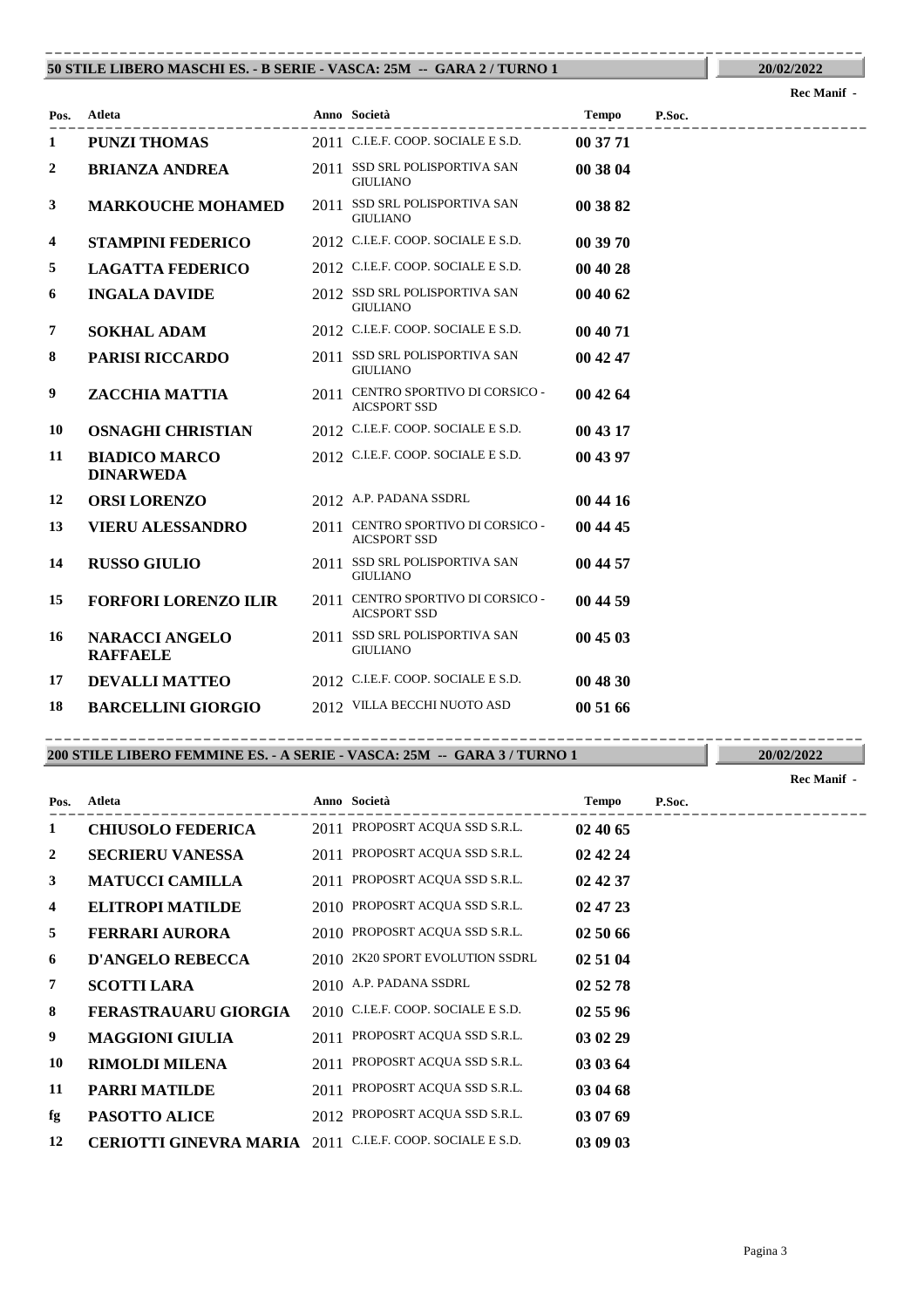#### **200 STILE LIBERO MASCHI ES. - A SERIE - VASCA: 25M -- GARA 4 / TURNO 1** ----------------------------------------------------------------------------------------

|                |                             |      |                                                          |          | лес маши |
|----------------|-----------------------------|------|----------------------------------------------------------|----------|----------|
| Pos.           | Atleta                      |      | Anno Società                                             | Tempo    | P.Soc.   |
| 1              | <b>SANSONI DAVIDE</b>       |      | 2009 C.I.E.F. COOP. SOCIALE E S.D.                       | 02 21 88 |          |
| $\overline{2}$ | <b>BOVA CHRISTIAN</b>       |      | 2009 A.P. PADANA SSDRL                                   | 02 36 15 |          |
| 3              | <b>FEDELI LUCA</b>          |      | 2009 PROPOSRT ACQUA SSD S.R.L.                           | 02 39 46 |          |
| 4              | <b>GHIDONI LUCA</b>         |      | 2010 PROPOSRT ACQUA SSD S.R.L.                           | 02 39 64 |          |
| 5              | <b>BRAGIOTTO LUDOVICO</b>   |      | 2009 PROPOSRT ACQUA SSD S.R.L.                           | 02 41 29 |          |
| 6              | <b>BELOTTI MARCO</b>        |      | 2009 PROPOSRT ACQUA SSD S.R.L.                           | 02 41 53 |          |
| 7              | <b>NASSAR ESLAM</b>         |      | 2009 CENTRO SPORTIVO DI CORSICO -<br><b>AICSPORT SSD</b> | 02 42 67 |          |
| 8              | <b>GHIRARDANI FILIPPO</b>   |      | 2009 2K20 SPORT EVOLUTION SSDRL                          | 02 46 08 |          |
| 9              | PELLEGRINI RICCARDO         |      | 2009 PROPOSRT ACQUA SSD S.R.L.                           | 02 46 39 |          |
| 10             | <b>LONERO ALESSANDRO</b>    |      | 2010 PROPOSRT ACQUA SSD S.R.L.                           | 02 53 03 |          |
| 11             | <b>ERRIQUEZ MATTIA</b>      |      | 2010 C.I.E.F. COOP. SOCIALE E S.D.                       | 02 56 07 |          |
| fg             | <b>ARIOLI LORENZO</b>       | 2011 | PROPOSRT ACOUA SSD S.R.L.                                | 02 57 92 |          |
| fg             | <b>ROTONDI FEDERICO</b>     |      | 2011 PROPOSRT ACQUA SSD S.R.L.                           | 02 59 96 |          |
| 12             | <b>SPAIRANI LORENZO</b>     |      | 2009 CENTRO SPORTIVO DI CORSICO -<br><b>AICSPORT SSD</b> | 03 00 50 |          |
| fg             | <b>SALA ENEA</b>            |      | 2011 PROPOSRT ACQUA SSD S.R.L.                           | 03 08 19 |          |
| fg             | <b>FACCHETTI SEBASTIANO</b> |      | 2011 PROPOSRT ACQUA SSD S.R.L.                           | 03 23 79 |          |
| 13             | <b>GRIMALDI ANDREA</b>      |      | 2010 A.P. PADANA SSDRL                                   | 03 23 90 |          |
| 14             | <b>CAMPACI MATTEO</b>       |      | 2009 A.P. PADANA SSDRL                                   | 03 28 04 |          |

## **50 DORSO FEMMINE ES. - C SERIE - VASCA: 25M -- GARA 5 / TURNO 1**

|              |                              |                            |          |        | кес маши |
|--------------|------------------------------|----------------------------|----------|--------|----------|
| Pos.         | Atleta                       | Anno Società               | Tempo    | P.Soc. |          |
| 1            | <b>FLORIAN GIORGIA</b>       | 2015 SPORTING LODI SSD ARL | 00 58 19 |        |          |
| <sup>2</sup> | <b>VEZZALI VERA</b>          | 2014 GIS MILANO SSD SRL    | 01 07 73 |        |          |
| 3            | COPPOLA ANITA                | 2014 GIS MILANO SSD SRL    | 01 09 76 |        |          |
| 4            | <b>OUINTILIANI VALENTINA</b> | 2015 GIS MILANO SSD SRL    | 01 10 03 |        |          |

----------------------------------------------------------------------------------------

----------------------------------------------------------------------------------------

### **50 DORSO MASCHI ES. - C SERIE - VASCA: 25M -- GARA 6 / TURNO 1**

| Pos.           | Atleta                     | Anno Società                       | Tempo    | P.Soc. |
|----------------|----------------------------|------------------------------------|----------|--------|
| $\mathbf{1}$   | <b>CASALI GABRIELE</b>     | 2013 SPORTING LODI SSD ARL         | 00 44 28 |        |
| $\overline{2}$ | <b>FERASTRAUARU DAVIDE</b> | 2013 C.I.E.F. COOP. SOCIALE E S.D. | 00 51 71 |        |
| 3              | <b>PAGANELLI IVAN</b>      | 2013 SPORTING LODI SSD ARL         | 00 54 62 |        |
| 4              | <b>TSYSAR NIKITA</b>       | 2014 C.I.E.F. COOP. SOCIALE E S.D. | 00 54 91 |        |
| 5              | <b>CALONI GABRIELE</b>     | 2013 GIS MILANO SSD SRL            | 00 55 19 |        |
| 6              | <b>PIAZZA RICCARDO</b>     | 2014 GIS MILANO SSD SRL            | 00 55 80 |        |
| 7              | <b>NOVELLINI LUCA</b>      | 2013 PROPOSRT ACQUA SSD S.R.L.     | 00 56 21 |        |
| 8              | <b>ESPOSITO LEONARDO</b>   | 2013 C.I.E.F. COOP. SOCIALE E S.D. | 00 59 09 |        |
| 9              | <b>VERALDI GIOELE</b>      | 2014 SPORTING LODI SSD ARL         | 01 02 20 |        |
| 10             | <b>MONFARDINI ANDREA</b>   | 2013 SPORTING LODI SSD ARL         | 01 02 53 |        |
| 11             | <b>DEBLASI ALEX</b>        | 2013 VILLA BECCHI NUOTO ASD        | 01 04 06 |        |
| 12             | <b>SCOTELLA MICHELE</b>    | 2014 GIS MILANO SSD SRL            | 01 05 27 |        |

**Rec Manif -** 

**20/02/2022**

**20/02/2022**

**Rec Manif -** 

**Rec Manif**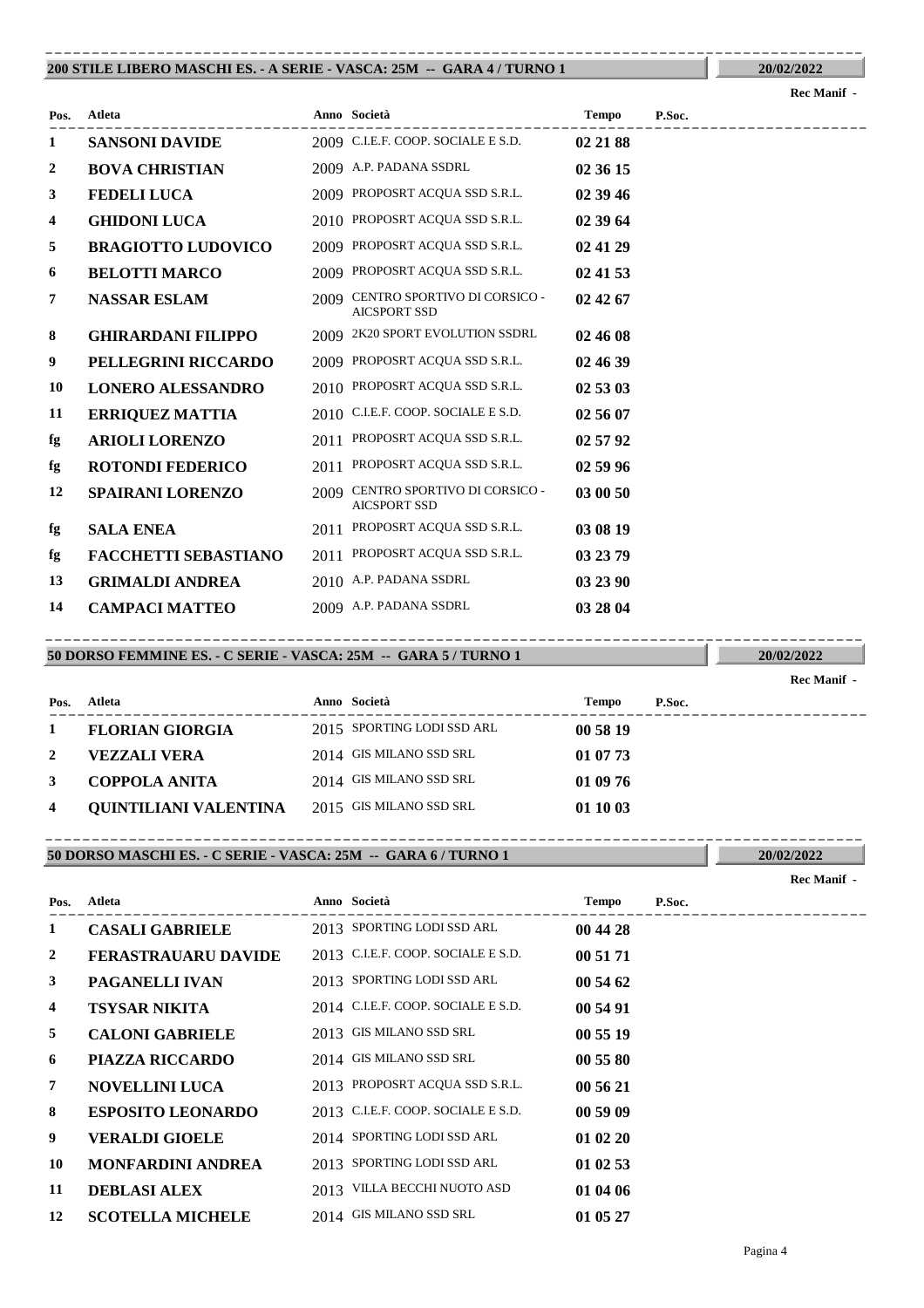#### **50 DORSO MASCHI ES. - C SERIE - VASCA: 25M -- GARA 6 / TURNO 1** ----------------------------------------------------------------------------------------

| Pos. | Atleta                    | Anno Società                       | Tempo    | P.Soc. |
|------|---------------------------|------------------------------------|----------|--------|
| 13   | <b>OCHIAURI GHEORGHIY</b> | 2014 SPORTING LODI SSD ARL         | 01 05 51 |        |
| 14   | <b>TEOLDI RICCARDO</b>    | 2014 GIS MILANO SSD SRL            | 01 06 69 |        |
| 15   | <b>MAGGIONI ASCANIO</b>   | 2014 C.I.E.F. COOP. SOCIALE E S.D. | 01 07 58 |        |
| 16   | <b>PICCINNI RICCARDO</b>  | 2015 PROPOSRT ACQUA SSD S.R.L.     | 01 08 50 |        |
| 17   | <b>CICERI MARTIN</b>      | 2013 SPORTING LODI SSD ARL         | 01 10 55 |        |
| 18   | <b>GARAVAGLIA MARTINO</b> | 2014 C.I.E.F. COOP. SOCIALE E S.D. | 01 11 81 |        |
| 19   | <b>DEVALLI RICCARDO</b>   | 2014 C.I.E.F. COOP. SOCIALE E S.D. | 01 12 49 |        |
| 20   | <b>MANCINI DANIELE</b>    | 2013 TECRI NUOTO ASD               | 01 12 60 |        |
|      |                           |                                    |          |        |

#### **100 DORSO FEMMINE ES. - B SERIE - VASCA: 25M -- GARA 7 / TURNO 1** ----------------------------------------------------------------------------------------

|      |                                                |                                                  |          |        | Rec Manif -       |
|------|------------------------------------------------|--------------------------------------------------|----------|--------|-------------------|
| Pos. | Atleta                                         | Anno Società<br>----------------------           | Tempo    | P.Soc. |                   |
| 1    | <b>COVACI VITTORIA</b>                         | 2012 SSD SRL POLISPORTIVA SAN<br><b>GIULIANO</b> | 01 30 89 |        |                   |
| 2    | DE CIECHI FEDERICA                             | 2012 TECRI NUOTO ASD                             | 01 32 69 |        |                   |
| 3    | <b>BRIGNOLI FEDERICA</b>                       | 2012 A.P. PADANA SSDRL                           | 01 44 26 |        |                   |
| 4    | <b>LOSA MARGHERITA</b>                         | 2012 C.I.E.F. COOP. SOCIALE E S.D.               | 01 46 76 |        |                   |
| 5    | <b>SALVAGNINI MIRIAM</b>                       | 2013 SSD SRL POLISPORTIVA SAN<br><b>GIULIANO</b> | 01 48 44 |        |                   |
| 6    | <b>TALENTE CAMILLA</b>                         | 2012 SSD SRL POLISPORTIVA SAN<br><b>GIULIANO</b> | 01 50 52 |        |                   |
| 7    | <b>BOZZANO SOFIA</b>                           | 2012 SSD SRL POLISPORTIVA SAN<br><b>GIULIANO</b> | 01 51 55 |        |                   |
| 8    | <b>FUMAGALLI VITTORIA</b><br><b>ELISABETTA</b> | 2013 PROPOSRT ACQUA SSD S.R.L.                   | 01 59 38 |        |                   |
| 9    | <b>AGOSTO SARA</b>                             | 2013 SSD SRL POLISPORTIVA SAN<br><b>GIULIANO</b> | 01 59 44 |        |                   |
| 10   | <b>ROSCIGNO GINEVRA</b>                        | 2012 A.P. PADANA SSDRL                           | 02 02 72 |        |                   |
| 11   | <b>MATUTE CASTRO</b><br><b>ANGELINA</b>        | 2012 SSD SRL POLISPORTIVA SAN<br><b>GIULIANO</b> | 02 02 98 |        |                   |
| 12   | <b>GUERRA ALICE</b>                            | 2013 GIS MILANO SSD SRL                          | 02 05 31 |        |                   |
| 13   | <b>TAVECCHIA LARA</b>                          | 2012 TECRI NUOTO ASD                             | 02 08 87 |        |                   |
| 14   | <b>TAGLIALATELA AIDA</b>                       | 2013 SSD SRL POLISPORTIVA SAN<br><b>GIULIANO</b> | 02 10 57 |        |                   |
| 15   | <b>STRIGNANO FEDERICA</b>                      | 2012 PROPOSRT ACQUA SSD S.R.L.                   | 02 11 52 |        |                   |
| 16   | ZUFFI GIULIA BIANCA                            | 2013 GIS MILANO SSD SRL                          | 02 28 50 |        |                   |
| 17   | <b>BALCONI EMMA</b>                            | 2013 GIS MILANO SSD SRL                          | 02 34 47 |        |                   |
| 18   | <b>PAGANI AMELIE</b>                           | 2013 PROPOSRT ACQUA SSD S.R.L.                   | 02 35 37 |        |                   |
| 19   | <b>SOLIANI AISHA</b>                           | 2013 GIS MILANO SSD SRL                          | 02 43 96 |        |                   |
| sq   | PASCALI ARIANNA                                | 2013 SSD SRL POLISPORTIVA SAN<br><b>GIULIANO</b> |          |        | Virata irregolare |
| sq   | <b>CITINO EMMA</b>                             | 2012 PROPOSRT ACQUA SSD S.R.L.                   |          |        | Virata irregolare |
|      |                                                |                                                  |          |        |                   |

### **100 DORSO FEMMINE ES. - A SERIE - VASCA: 25M -- GARA 7 / TURNO 1**

# **Rec Manif -**

| Pos. | Atleta              | Anno Società                       | Tempo    | P.Soc. |
|------|---------------------|------------------------------------|----------|--------|
|      | <b>CAIRATI SARA</b> | 2010 C.I.E.F. COOP. SOCIALE E S.D. | 01 24 82 |        |

# **Rec Manif -**

**20/02/2022**

**20/02/2022**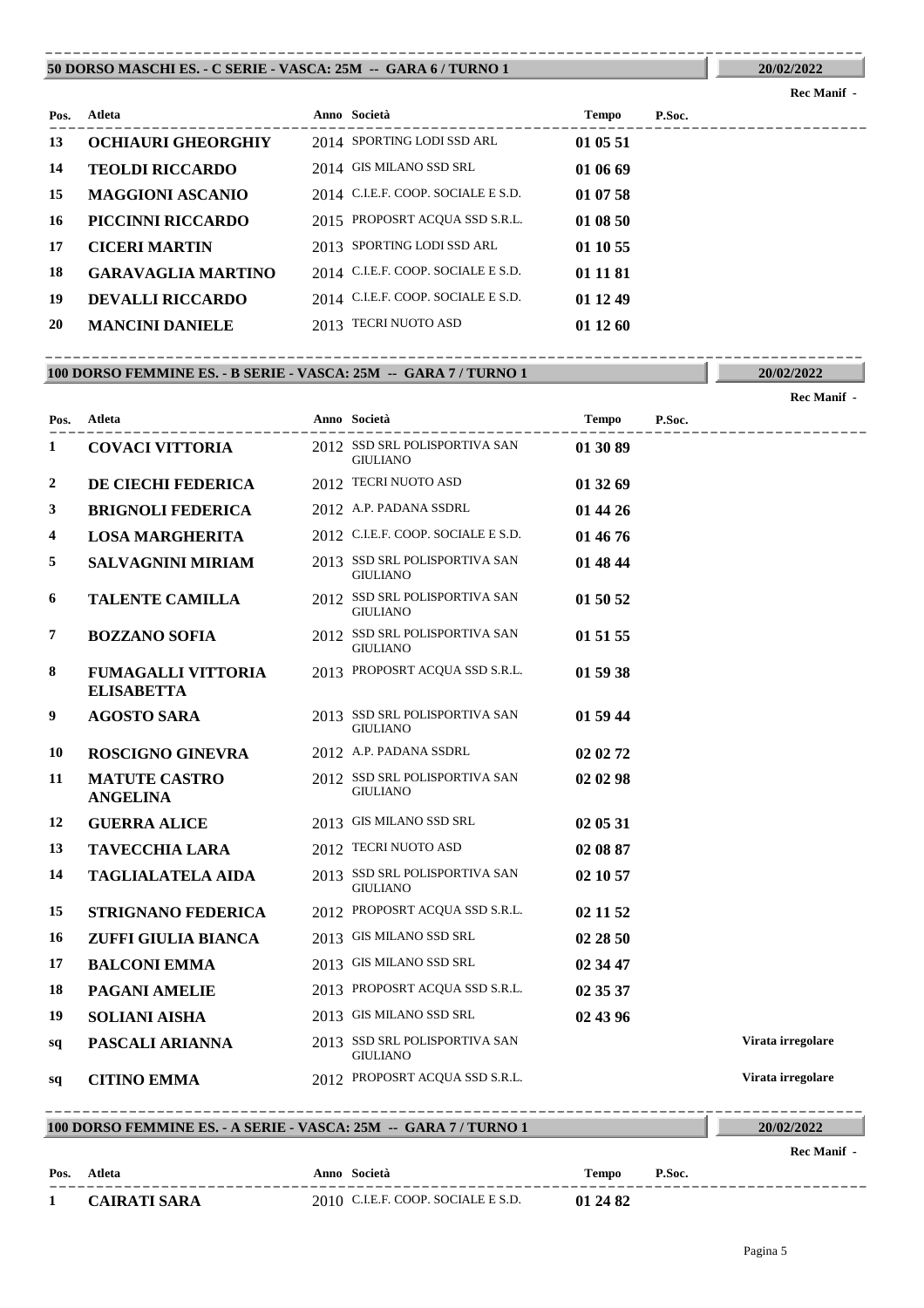#### **100 DORSO FEMMINE ES. - A SERIE - VASCA: 25M -- GARA 7 / TURNO 1** ----------------------------------------------------------------------------------------

**20/02/2022**

**20/02/2022**

**Rec Manif -** 

|                |                          |      |                                                     |              |        | <b>Rec Manif</b> - |
|----------------|--------------------------|------|-----------------------------------------------------|--------------|--------|--------------------|
| Pos.           | Atleta                   |      | Anno Società                                        | <b>Tempo</b> | P.Soc. |                    |
| $\overline{2}$ | <b>TOMMASI MARTINA</b>   |      | 2010 2K20 SPORT EVOLUTION SSDRL                     | 01 35 91     |        |                    |
| 3              | <b>ESPOSITO REBECCA</b>  |      | 2011 C.I.E.F. COOP. SOCIALE E S.D.                  | 01 39 49     |        |                    |
| 4              | <b>AGNESINA GIULIA</b>   |      | 2011 VILLA BECCHI NUOTO ASD                         | 01 47 48     |        |                    |
| 5              | <b>FARINONE ISABELLA</b> | 2011 | VILLA BECCHI NUOTO ASD                              | 01 49 83     |        |                    |
| 6              | <b>GALBIATI CAMILLA</b>  | 2011 | CENTRO SPORTIVO DI CORSICO -<br>AICSPORT SSD        | 01 54 05     |        |                    |
| $\overline{7}$ | OTTOLINA ANNA            | 2011 | CENTRO SPORTIVO DI CORSICO -<br><b>AICSPORT SSD</b> | 01 56 19     |        |                    |
| 8              | <b>DEBLASI ALICE</b>     | 2011 | VILLA BECCHI NUOTO ASD                              | 01 56 69     |        |                    |
| 9              | <b>KACORRI MEGAN</b>     |      | 2010 VILLA BECCHI NUOTO ASD                         | 01 57 39     |        |                    |
| 10             | <b>MUSATI AURORA</b>     | 2011 | VILLA BECCHI NUOTO ASD                              | 02 05 72     |        |                    |
| 11             | <b>BRAMATO BIANCA</b>    | 2011 | C.I.E.F. COOP. SOCIALE E S.D.                       | 02 08 65     |        |                    |

### **100 DORSO MASCHI ES. - B SERIE - VASCA: 25M -- GARA 8 / TURNO 1** ----------------------------------------------------------------------------------------

---------------------------------------------------------------------------------------- **Atleta Anno Società Tempo P.Soc. Pos. 1 LA ROSA FILIPPO** 2011 TECRI NUOTO ASD **01 33 39** SSD SRL POLISPORTIVA SAN **2 BRIANZA ANDREA** 2011 **01 36 33 GIULIANO** 2011 SSD SRL POLISPORTIVA SAN GIULIANO **3 MARKOUCHE MOHAMED** 2011 SSD SRL POLISPORTIVA SAN 01 36 36 **4 INGALA DAVIDE** 2012 SSD SRL POLISPORTIVA SAN **01 41 43** GIULIANO **5 TAMBARO SIMONE** 2011 PROPOSRT ACQUA SSD S.R.L. **01 42 59 6 FACCHETTI SEBASTIANO** 2011 PROPOSRT ACQUA SSD S.R.L. **01 43 05 7 CURTI ANDREA** 2011 PROPOSRT ACQUA SSD S.R.L. **01 44 31 8 NARACCI ANGELO** 2011 SSD SRL POLISPORTIVA SAN **01 44 64** GIULIANO **NARACCI ANGELO RAFFAELE 9 VICARDI LAMBERTO** 2011 PROPOSRT ACQUA SSD S.R.L. **01 44 97 10 CROCI ALESSANDRO** 2011 TECRI NUOTO ASD **01 45 18 11 PARISI RICCARDO** 2011 SSD SRL POLISPORTIVA SAN **01 46 04** GIULIANO **12 RUSSO GIULIO** 2011 **SSD SRL POLISPORTIVA SAN 01 51 91** GIULIANO **13 ORSI LORENZO** 2012 A.P. PADANA SSDRL **01 59 08**

#### **100 DORSO MASCHI ES. - A SERIE - VASCA: 25M -- GARA 8 / TURNO 1** ----------------------------------------------------------------------------------------

**14 SOKHAL ADAM** 2012 C.I.E.F. COOP. SOCIALE E S.D. **02 00 52** 

| Pos. | Atleta                   | Anno Società                   | Tempo    | P.Soc. |
|------|--------------------------|--------------------------------|----------|--------|
|      | <b>ERRICO FRANCESCO</b>  | 2009 PROPOSRT ACQUA SSD S.R.L. | 01 45 65 |        |
|      | <b>ANTONELLI ROBERTO</b> | 2009 PROPOSRT ACQUA SSD S.R.L. | 02 32 29 |        |

----------------------------------------------------------------------------------------

#### **50 RANA FEMMINE ES. - C SERIE - VASCA: 25M -- GARA 9 / TURNO 1**

|      |                  |                                      |          |        | Rec Manif - |
|------|------------------|--------------------------------------|----------|--------|-------------|
| Pos. | Atleta           | Anno Società                         | Tempo    | P.Soc. |             |
|      | STAMPINI MATILDA | $2014$ C.I.E.F. COOP. SOCIALE E S.D. | 01 10 07 |        |             |
|      | PASSIMODO GIADA  | 2014 GIS MILANO SSD SRL              | 01 19 29 |        |             |

**Rec Manif -** 

**20/02/2022**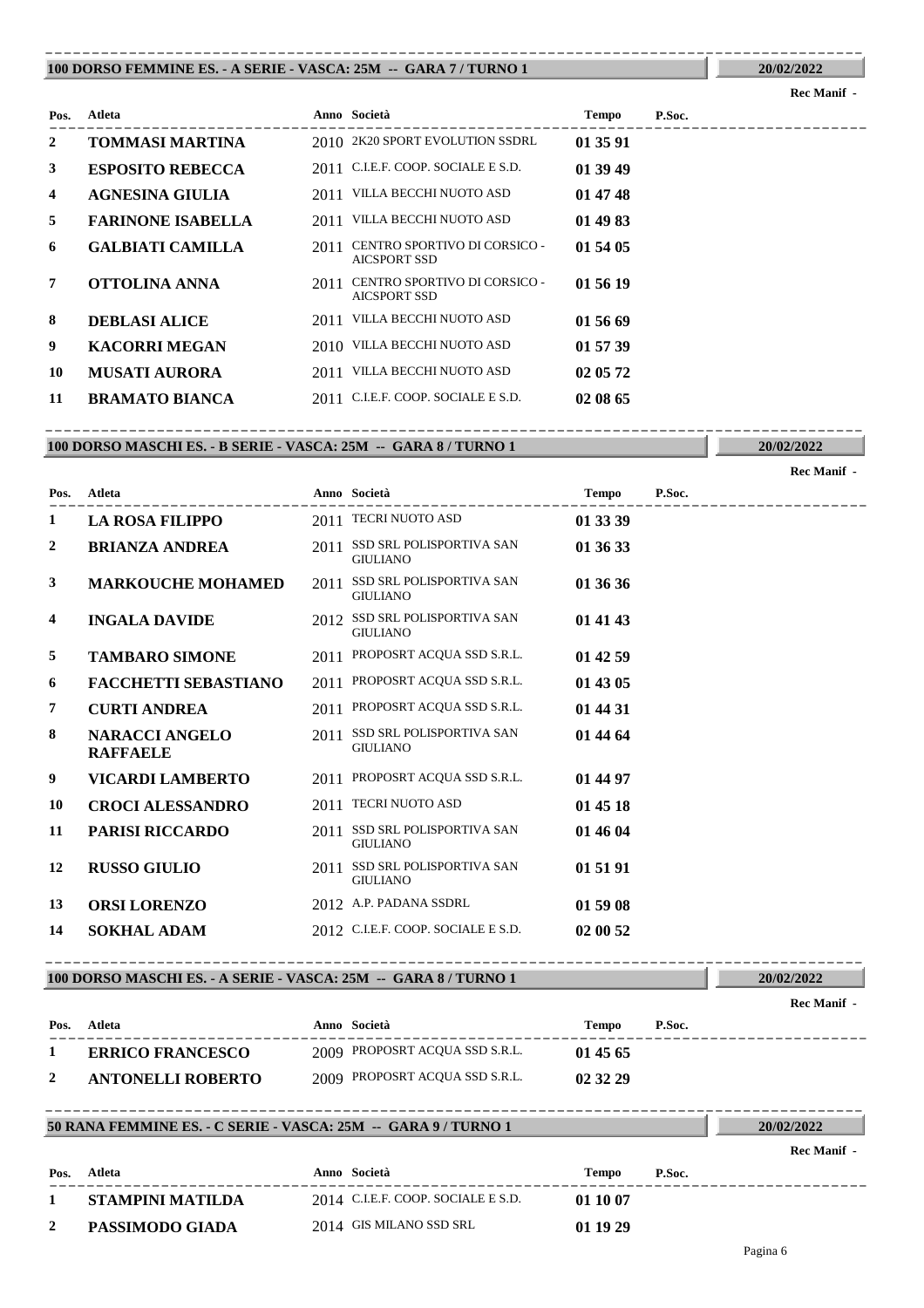#### **50 RANA FEMMINE ES. - C SERIE - VASCA: 25M -- GARA 9 / TURNO 1** ----------------------------------------------------------------------------------------

| Pos. | Atleta                  | Anno Società               | Tempo    | P.Soc. |
|------|-------------------------|----------------------------|----------|--------|
|      | ZONCADA REBECCA         | 2014 SPORTING LODI SSD ARL | 01 21 31 |        |
| 4    | COPPOLA ANITA           | 2014 GIS MILANO SSD SRL    | 01 24 74 |        |
| 5    | <b>MBODJ SARA YANDE</b> | 2014 GIS MILANO SSD SRL    | 01 40 55 |        |

#### **50 RANA MASCHI ES. - C SERIE - VASCA: 25M -- GARA 10 / TURNO 1** ----------------------------------------------------------------------------------------

|                |                                           |                                    |          |        | Rec Manif - |
|----------------|-------------------------------------------|------------------------------------|----------|--------|-------------|
| Pos.           | Atleta                                    | Anno Società                       | Tempo    | P.Soc. |             |
| 1              | PENUTI LORENZO                            | 2013 SPORTING LODI SSD ARL         | 00 57 40 |        |             |
| $\overline{2}$ | <b>SECCHI MATTIA</b>                      | 2014 SPORTING LODI SSD ARL         | 00 58 00 |        |             |
| 3              | <b>CALONI GABRIELE</b>                    | 2013 GIS MILANO SSD SRL            | 00 59 58 |        |             |
| 4              | <b>COZZI FEDERICO</b>                     | 2013 C.I.E.F. COOP. SOCIALE E S.D. | 01 00 30 |        |             |
| 5              | <b>FILIPPONI GREGORIO</b>                 | 2013 SPORTING LODI SSD ARL         | 01 04 90 |        |             |
| 6              | <b>POLENGHI MARCO</b><br><b>FRANCESCO</b> | 2014 SPORTING LODI SSD ARL         | 01 06 82 |        |             |
| 7              | <b>SCARAMASTRA MIRKO</b>                  | 2014 TECRI NUOTO ASD               | 01 09 72 |        |             |
| 8              | <b>PIAZZA RICCARDO</b>                    | 2014 GIS MILANO SSD SRL            | 01 11 18 |        |             |
| 9              | <b>POZZOLI TOMMASO</b>                    | 2014 SPORTING LODI SSD ARL         | 01 12 07 |        |             |
| 10             | DI GIAMBATTISTA<br><b>MASSIMILIANO</b>    | 2013 GIS MILANO SSD SRL            | 01 13 01 |        |             |
| 11             | D'ALESSANDRO GIOVANNI                     | 2014 SPORTING LODI SSD ARL         | 01 13 04 |        |             |
| 12             | <b>ORSINI EDOARDO</b>                     | 2014 SPORTING LODI SSD ARL         | 01 19 55 |        |             |

#### **100 MISTI FEMMINE ES. - B SERIE - VASCA: 25M -- GARA 11 / TURNO 1** ----------------------------------------------------------------------------------------

|      |                               |                                |          |        | INGU MAHILI - |
|------|-------------------------------|--------------------------------|----------|--------|---------------|
| Pos. | Atleta                        | Anno Società                   | Tempo    | P.Soc. |               |
|      | DE CIECHI FEDERICA            | 2012 TECRI NUOTO ASD           | 01 35 14 |        |               |
| 2    | <b>PASOTTO ALICE</b>          | 2012 PROPOSRT ACQUA SSD S.R.L. | 01 41 47 |        |               |
| 3    | <b>GIOFRE' ISABELLA ALICE</b> | 2012 TECRI NUOTO ASD           | 01 45 72 |        |               |

#### **100 MISTI FEMMINE ES. - A SERIE - VASCA: 25M -- GARA 11 / TURNO 1** ----------------------------------------------------------------------------------------

| Pos.           | Atleta                    | Anno Società                       | Tempo    | P.Soc. |
|----------------|---------------------------|------------------------------------|----------|--------|
| 1              | <b>CAIRATI SARA</b>       | 2010 C.I.E.F. COOP. SOCIALE E S.D. | 01 20 02 |        |
| $\overline{2}$ | <b>CHIUSOLO FEDERICA</b>  | 2011 PROPOSRT ACQUA SSD S.R.L.     | 01 23 11 |        |
| $\mathbf{3}$   | <b>SECRIERU VANESSA</b>   | 2011 PROPOSRT ACQUA SSD S.R.L.     | 01 26 46 |        |
| 4              | <b>MATUCCI CAMILLA</b>    | 2011 PROPOSRT ACQUA SSD S.R.L.     | 01 27 05 |        |
| 5              | <b>FERRARI AURORA</b>     | 2010 PROPOSRT ACQUA SSD S.R.L.     | 01 28 16 |        |
| 6              | <b>D'ANGELO REBECCA</b>   | 2010 2K20 SPORT EVOLUTION SSDRL    | 01 29 77 |        |
| $7^{\circ}$    | <b>ELITROPI MATILDE</b>   | 2010 PROPOSRT ACQUA SSD S.R.L.     | 01 30 11 |        |
| 8              | FERASTRAUARU GIORGIA      | 2010 C.I.E.F. COOP. SOCIALE E S.D. | 01 30 29 |        |
| 9              | <b>GALIMBERTI GIORGIA</b> | 2010 C.I.E.F. COOP. SOCIALE E S.D. | 01 32 22 |        |
| 10             | PARRI MATILDE             | 2011 PROPOSRT ACQUA SSD S.R.L.     | 01 33 07 |        |
| 11             | <b>ZIGIOTTO MATILDE</b>   | 2010 C.I.E.F. COOP. SOCIALE E S.D. | 01 33 15 |        |
| 12             | <b>SCOTTI LARA</b>        | 2010 A.P. PADANA SSDRL             | 01 34 99 |        |

**20/02/2022 Rec Manif -** 

**Rec Manif -** 

**20/02/2022**

**20/02/2022**

**20/02/2022 Rec Manif -**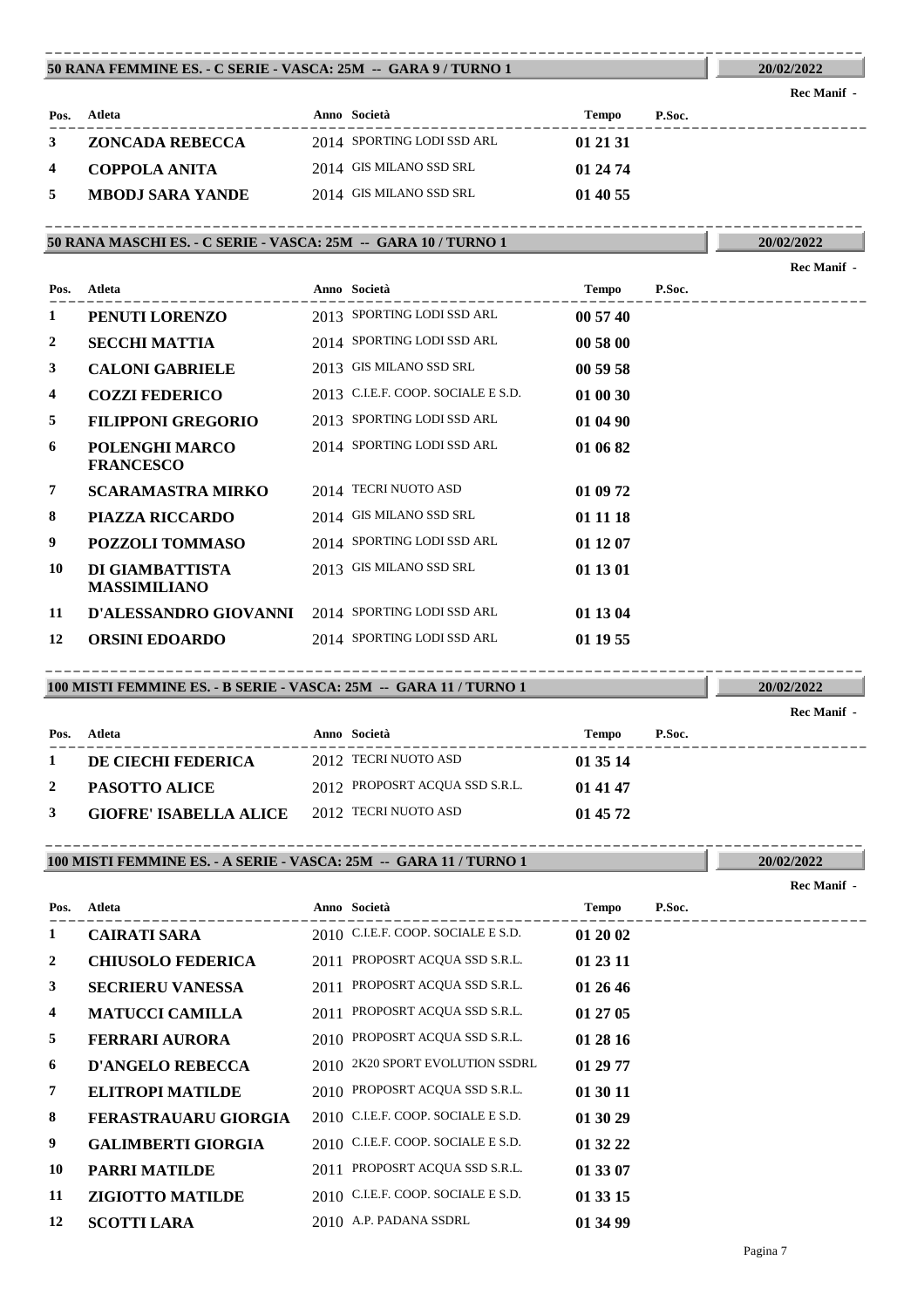#### **100 MISTI FEMMINE ES. - A SERIE - VASCA: 25M -- GARA 11 / TURNO 1** ----------------------------------------------------------------------------------------

# ---------------------------------------------------------------------------------------- **Atleta Anno Società Tempo P.Soc. Pos. Rec Manif - 13 MAGGIONI GIULIA** 2011 PROPOSRT ACQUA SSD S.R.L. **01 36 39 14 CERIOTTI GINEVRA MARIA** 2011 C.I.E.F. COOP. SOCIALE E S.D. **01 37 87 15 RONDENA GIULIA** 2011 C.I.E.F. COOP. SOCIALE E S.D. **01 41 18 16 RIMOLDI MILENA** 2011 PROPOSRT ACQUA SSD S.R.L. **01 41 26 17 FARINONE ISABELLA** 2011 VILLA BECCHI NUOTO ASD **01 43 91 18 GHIRARDANI SOFIA** 2011 2K20 SPORT EVOLUTION SSDRL **01 46 86** CENTRO SPORTIVO DI CORSICO - **19 OTTOLINA ANNA** 2011 **01 48 67** AICSPORT SSD **20 KACORRI MEGAN** 2010 VILLA BECCHI NUOTO ASD **01 48 73 21 AGNESINA GIULIA** 2011 VILLA BECCHI NUOTO ASD **01 52 77 CALBIATI CAMILLA** 2011 **CENTRO SPORTIVO DI CORSICO** - **01 53 42** AICSPORT SSD **23 DEBLASI ALICE** 2011 VILLA BECCHI NUOTO ASD **01 54 13 24 MUSATI AURORA** 2011 VILLA BECCHI NUOTO ASD **02 12 29**

#### **100 MISTI MASCHI ES. - B SERIE - VASCA: 25M -- GARA 12 / TURNO 1** ----------------------------------------------------------------------------------------

**20/02/2022**

**20/02/2022**

|      |                             |      |                                                     |              |        | <b>Rec Manif</b> - |
|------|-----------------------------|------|-----------------------------------------------------|--------------|--------|--------------------|
| Pos. | Atleta                      |      | Anno Società                                        | <b>Tempo</b> | P.Soc. |                    |
| 1    | PICCINNI ANDREA             | 2011 | PROPOSRT ACQUA SSD S.R.L.                           | 01 24 70     |        |                    |
| 2    | <b>LA ROSA FILIPPO</b>      | 2011 | <b>TECRI NUOTO ASD</b>                              | 01 26 00     |        |                    |
| 3    | <b>SALA ENEA</b>            | 2011 | PROPOSRT ACQUA SSD S.R.L.                           | 01 31 86     |        |                    |
| 4    | <b>ROTONDI FEDERICO</b>     |      | 2011 PROPOSRT ACQUA SSD S.R.L.                      | 01 33 07     |        |                    |
| 5    | <b>ARIOLI LORENZO</b>       |      | 2011 PROPOSRT ACQUA SSD S.R.L.                      | 01 34 19     |        |                    |
| 6    | <b>TAMBARO SIMONE</b>       | 2011 | PROPOSRT ACQUA SSD S.R.L.                           | 01 40 34     |        |                    |
| 7    | VICARDI LAMBERTO            | 2011 | PROPOSRT ACOUA SSD S.R.L.                           | 01 48 42     |        |                    |
| 8    | <b>CURTI ANDREA</b>         | 2011 | PROPOSRT ACQUA SSD S.R.L.                           | 01 49 24     |        |                    |
| 9    | <b>FORFORI LORENZO ILIR</b> | 2011 | CENTRO SPORTIVO DI CORSICO -<br><b>AICSPORT SSD</b> | 01 56 22     |        |                    |
| 10   | <b>VIERU ALESSANDRO</b>     | 2011 | CENTRO SPORTIVO DI CORSICO -<br><b>AICSPORT SSD</b> | 02 01 73     |        |                    |
| sq   | <b>FIORE COSTANTIN</b>      |      | 2012 TECRI NUOTO ASD                                |              |        | Falsa partenza     |

### **100 MISTI MASCHI ES. - A SERIE - VASCA: 25M -- GARA 12 / TURNO 1**

**20/02/2022** ----------------------------------------------------------------------------------------

**Rec Manif -** 

| Pos.           | Atleta                    |      | Anno Società                                        | Tempo    | P.Soc. |
|----------------|---------------------------|------|-----------------------------------------------------|----------|--------|
| 1              | <b>SANSONI DAVIDE</b>     |      | 2009 C.I.E.F. COOP. SOCIALE E S.D.                  | 01 15 26 |        |
| $\overline{2}$ | <b>BOVA CHRISTIAN</b>     |      | 2009 A.P. PADANA SSDRL                              | 01 18 03 |        |
| 3              | <b>NASSAR ESLAM</b>       | 2009 | CENTRO SPORTIVO DI CORSICO -<br><b>AICSPORT SSD</b> | 01 19 09 |        |
| 4              | <b>FEDELI LUCA</b>        |      | 2009 PROPOSRT ACQUA SSD S.R.L.                      | 01 22 65 |        |
| 5              | <b>BRAGIOTTO LUDOVICO</b> |      | 2009 PROPOSRT ACQUA SSD S.R.L.                      | 01 23 68 |        |
| 6              | <b>GHIDONI LUCA</b>       |      | 2010 PROPOSRT ACQUA SSD S.R.L.                      | 01 23 75 |        |
| 7              | PELLEGRINI RICCARDO       |      | 2009 PROPOSRT ACQUA SSD S.R.L.                      | 01 24 15 |        |
| 8              | <b>BELOTTI MARCO</b>      |      | 2009 PROPOSRT ACQUA SSD S.R.L.                      | 01 25 94 |        |
| 9              | <b>LONERO ALESSANDRO</b>  |      | 2010 PROPOSRT ACQUA SSD S.R.L.                      | 01 27 55 |        |
| 10             | <b>LIMONGELLI EDOARDO</b> |      | 2010 VILLA BECCHI NUOTO ASD                         | 01 29 15 |        |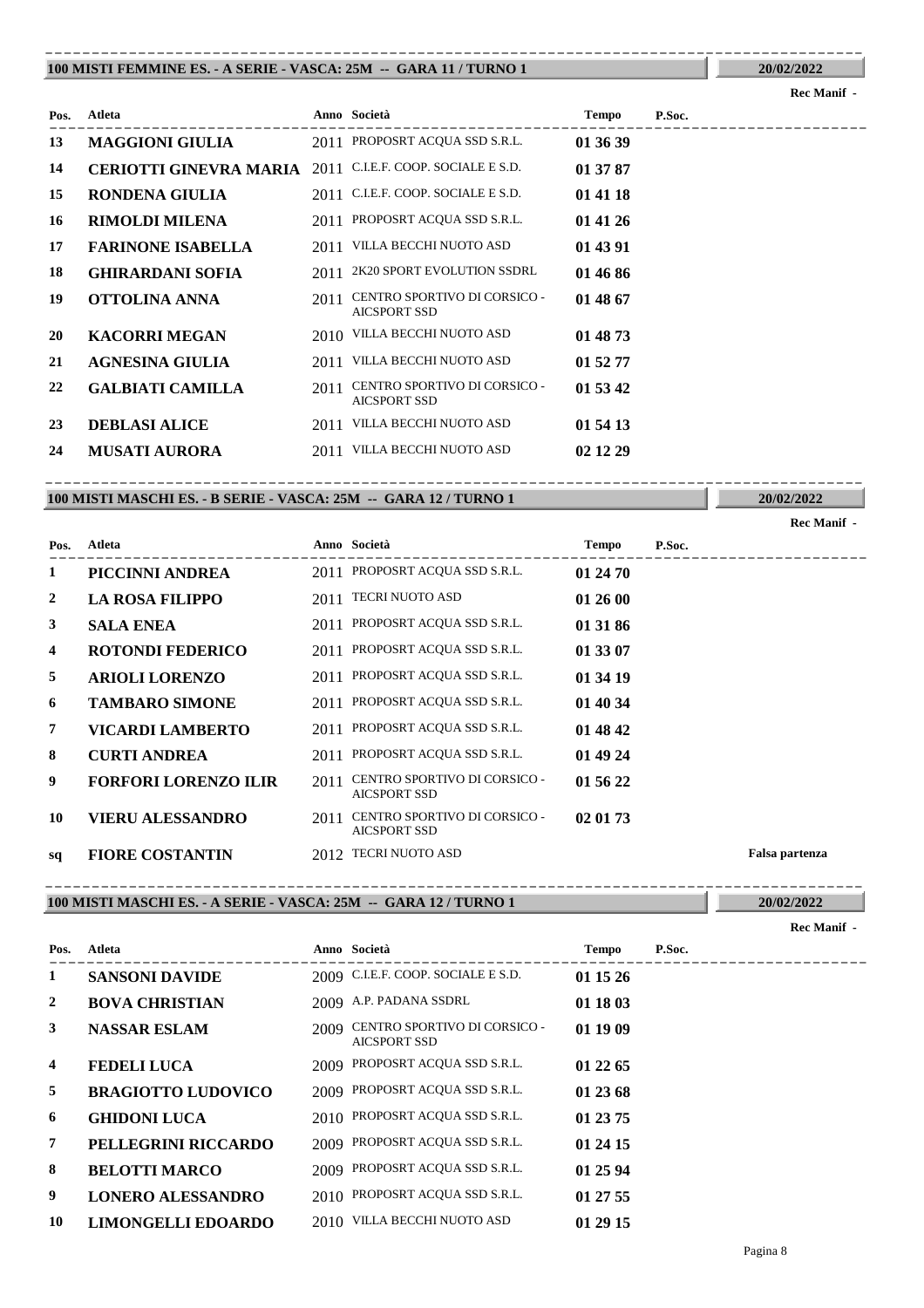### **100 MISTI MASCHI ES. - A SERIE - VASCA: 25M -- GARA 12 / TURNO 1**

PICCINNI ANDREA - ROTONDI FEDERICO - SALA ENEA - ARIOLI LORENZO ()

**2 C.I.E.F. COOP. SOCIALE E S.D.** C.I.E.F. COOP. SOCIALE E S.D. **02.39.18** PUNZI THOMAS - STAMPINI FEDERICO - SOKHAL ADAM - LAGATTA FEDERICO ()

| 11           | <b>ERRIQUEZ MATTIA</b>                                                                                       |                                                                                                                  |              |        |                    |
|--------------|--------------------------------------------------------------------------------------------------------------|------------------------------------------------------------------------------------------------------------------|--------------|--------|--------------------|
| 12<br>13     |                                                                                                              | 2010 C.I.E.F. COOP. SOCIALE E S.D.                                                                               | 01 32 06     |        |                    |
|              | <b>SPAIRANI LORENZO</b>                                                                                      | 2009 CENTRO SPORTIVO DI CORSICO -<br><b>AICSPORT SSD</b>                                                         | 01 32 18     |        |                    |
|              | <b>ERRICO FRANCESCO</b>                                                                                      | 2009 PROPOSRT ACQUA SSD S.R.L.                                                                                   | 01 40 94     |        |                    |
| 14           | <b>CAMPACI MATTEO</b>                                                                                        | 2009 A.P. PADANA SSDRL                                                                                           | 01 44 95     |        |                    |
| 15           | <b>GRIMALDI ANDREA</b>                                                                                       | 2010 A.P. PADANA SSDRL                                                                                           | 01 51 42     |        |                    |
| 16           | <b>ANTONELLI ROBERTO</b>                                                                                     | 2009 PROPOSRT ACQUA SSD S.R.L.                                                                                   | 02 20 07     |        |                    |
|              | STAFFETTA 4X25 STILE LIBERO FEMMINE SERIE ES. - C VASCA: 25M -- GARA 13 / TURNO 1                            |                                                                                                                  |              |        | 20/02/2022         |
|              |                                                                                                              |                                                                                                                  |              |        | <b>Rec Manif</b> - |
|              | Pos. Atleta                                                                                                  | <b>Anno Società</b><br>----------------------                                                                    | Tempo P.Soc. |        |                    |
| 1            | <b>GIS MILANO SSD SRL</b>                                                                                    | <b>GIS MILANO SSD SRL</b>                                                                                        | 01.46.50     |        |                    |
|              | VEZZALI VERA - PASSIMODO GIADA - COPPOLA ANITA - MBODJ SARAH YANDE ()                                        |                                                                                                                  |              |        |                    |
|              | STAFFETTA 4X25 STILE LIBERO MASCHI SERIE ES. - C VASCA: 25M -- GARA 14 / TURNO 1                             |                                                                                                                  |              |        | 20/02/2022         |
|              |                                                                                                              |                                                                                                                  |              |        | Rec Manif -        |
|              | Pos. Atleta                                                                                                  | Anno Società                                                                                                     | <b>Tempo</b> | P.Soc. |                    |
| 1            | <b>SPORTING LODI SSD ARL</b>                                                                                 | SPORTING LODI SSD ARL                                                                                            | 01.15.67     |        |                    |
|              | PAGANELLI IVAN - SECCHI MATTIA - PENUTI LORENZO - CASALI GABRIELE ()                                         |                                                                                                                  |              |        |                    |
| 2            | C.I.E.F. COOP. SOCIALE E S.D.                                                                                | C.I.E.F. COOP. SOCIALE E S.D.                                                                                    | 01.20.88     |        |                    |
| 3            | COZZI FEDERICO - FERASTRAUARU DAVIDE - TSYSAR NIKITA - GARAVAGLIA MARTINO ()<br><b>SPORTING LODI SSD ARL</b> | SPORTING LODI SSD ARL                                                                                            | 01.29.55     |        |                    |
|              |                                                                                                              | MONFARDINI ANDREA - VERALDI GIOELE - ORSINI EDOARDO - POLENGHI MARCO FRANCESCO ()                                |              |        |                    |
| 4            | <b>GIS MILANO SSD SRL</b>                                                                                    | GIS MILANO SSD SRL                                                                                               | 01.32.27     |        |                    |
|              |                                                                                                              | DI GIAMBATTISTA MASSIMILIANO - SCOTELLA MICHELE - PIAZZA RICCARDO - CALONI GABRIELE ()                           |              |        |                    |
|              | STAFFETTA 4X50 STILE LIBERO FEMMINE SERIE ES. - B VASCA: 25M -- GARA 15 / TURNO 1                            |                                                                                                                  |              |        | 20/02/2022         |
|              | Pos. Atleta                                                                                                  | Anno Società                                                                                                     | Tempo        | P.Soc. | <b>Rec Manif</b> - |
| 1            | ---------------------<br>SSD SRL POLISPORTIVA SAN GIULISSD SRL POLISPORTIVA SAN 02.58.70                     | <b>GIULIANO</b>                                                                                                  |              |        |                    |
|              | PASCALI ARIANNA - BOZZANO SOFIA - AGOSTO SARA - COVACI VITTORIA ()                                           |                                                                                                                  |              |        |                    |
| $\mathbf{2}$ | SSD SRL POLISPORTIVA SAN GIUL'SSD SRL POLISPORTIVA SAN                                                       | <b>GIULIANO</b>                                                                                                  | 03.14.22     |        |                    |
|              |                                                                                                              | TAGLIALATELA AIDA - MATUTE CASTRO ANGELINA - TALENTE CAMILLA - SALVAGNINI MIRIAM ()                              |              |        |                    |
| fg           | <b>TECRI NUOTO ASD</b>                                                                                       | <b>TECRI NUOTO ASD</b>                                                                                           | 03.29.30     |        |                    |
| fg           | PROPOSRT ACQUA SSD S.R.L.                                                                                    | DE CIECHI FEDERICA - GIOFRE' ISABELLA ALICE - TAVECCHIA LARA - SCARAMASTRA MIRKO ()<br>PROPOSRT ACQUA SSD S.R.L. | 03.29.40     |        |                    |
|              |                                                                                                              | PAGANI AMELIE - FUMAGALLI VITTORIA ELISABETTA - STRIGNANO FEDERICA - PASOTTO ALICE ()                            |              |        |                    |
| $\mathbf{3}$ | <b>GIS MILANO SSD SRL</b>                                                                                    | <b>GIS MILANO SSD SRL</b>                                                                                        | 04.01.98     |        |                    |
|              | SOLIANI AISHA - BALCONI EMMA - ZUFFI GIULIA BIANCA - GUERRA ALICE ()                                         |                                                                                                                  |              |        |                    |
|              |                                                                                                              |                                                                                                                  |              |        |                    |
|              | STAFFETTA 4X50 STILE LIBERO MASCHI SERIE ES. - B VASCA: 25M -- GARA 16 / TURNO 1                             |                                                                                                                  |              |        | 20/02/2022         |
| Pos.         | Atleta                                                                                                       | Anno Società                                                                                                     | <b>Tempo</b> | P.Soc. | <b>Rec Manif</b> - |

----------------------------------------------------------------------------------------

**20/02/2022 Rec Manif -**